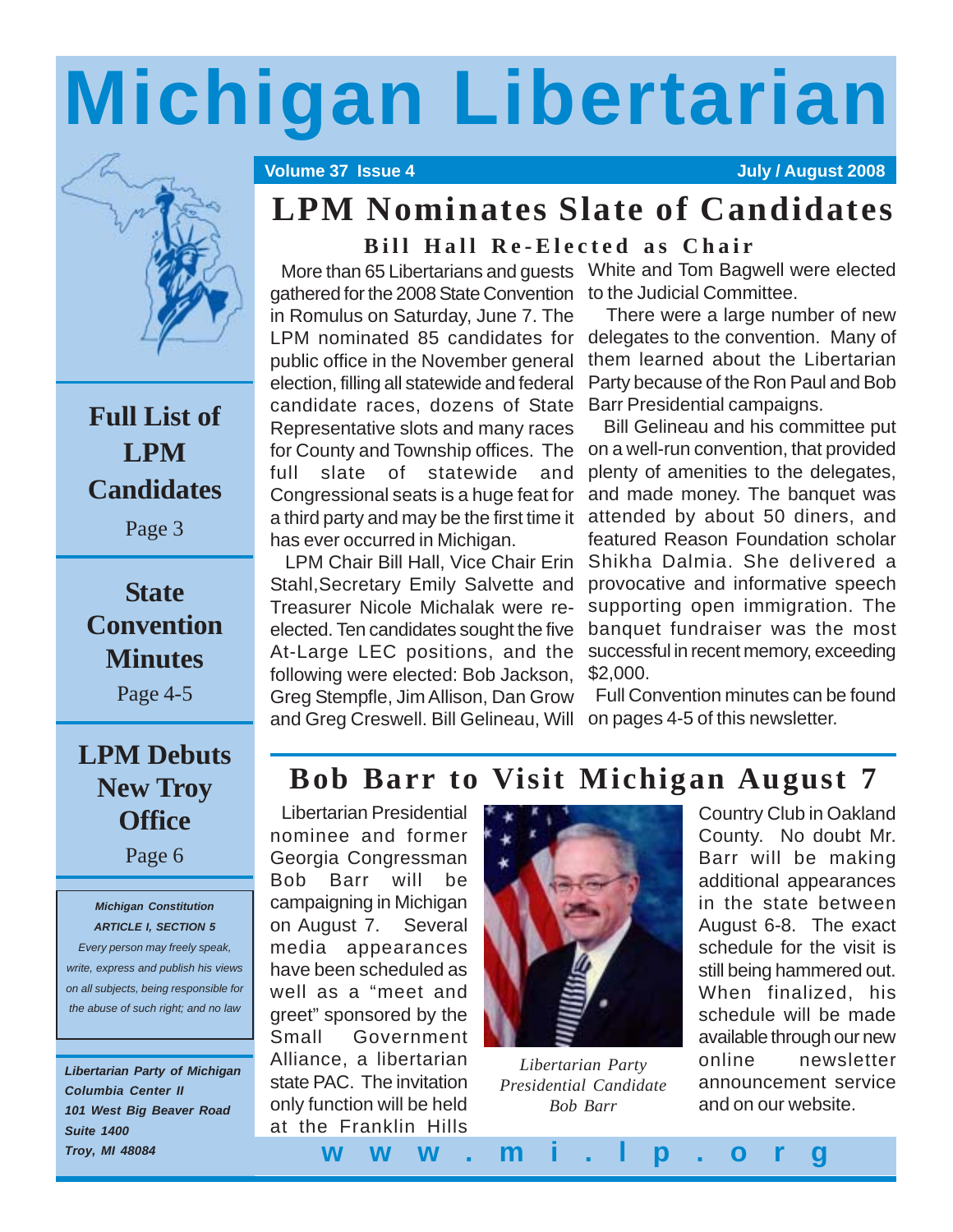### **LPM Officers and Directors**

| Chair                                | <b>Bill Hall</b>      | whall@wnj.com                               |
|--------------------------------------|-----------------------|---------------------------------------------|
| Vice Chair                           | Erin Stahl            | vicechair.lec@earthlink.net                 |
| Secretary                            | <b>Emily Salvette</b> | salvette@umich.edu                          |
| Treasurer                            | Nicole Michalak       | lpmtreasurer@gmail.com                      |
| At-Large Director Jim Allison        |                       | jim.e.allison@gmail.com                     |
| At-Large Director Greg Stempfle      |                       | stempfle@hotmail.com                        |
| At-Large Director Bob Jackson        |                       | bob@bobjackson.org                          |
| At-Large Director Greg Creswell      |                       | i.am4_gcreswell@yahoo.com                   |
| At-Large Director Dan Grow           |                       | grow.daniel@gmail.com                       |
| Judicial Committee Bill Gelineau     |                       | wgelineau@firstam.com                       |
| <b>Judicial Committee Will White</b> |                       | whitewi5@msu.edu                            |
| Judicial Committee Tom Bagwell       |                       | lpwcchair@yahoo.com                         |
| Newsletter                           | Greg Stempfle         | stempfle@hotmail.com                        |
| Database                             | Ben Bachrach          | BenBachrach@gmail.com                       |
| Affiliates                           | Erin Stahl            | vicechair.lec@earthlink.net                 |
| Speakers Bureau                      | Jim Allison           | jim.e.allison@gmail.com                     |
| <b>Political Director</b>            |                       | Leonard Schwartz leonard@leonardschwartz.us |
| Campaigns                            | Eric Larson           | Ipmlarson@comcast.net                       |
| Media                                | Mark Norrod           | media@michiganlp.org                        |
|                                      |                       |                                             |

If you would like to receive this newsletter in your email as a pdf instead of in the mail, please send an email to MichiganLibertarian@gmail.com. This will bring you the news in a more timely manner and save the LPM money.

### **Newsletter Information**

The *Michigan Libertarian* is published bimonthly as the official newsletter of the Libertarian Party of Michigan Phone: (888) FREE-NOW

#### **Submissions:** Please email articles and advertising to **MichiganLibertarian@Gmail.com**

or mail payment to:

Libertarian Party of Michigan Columbia Center II 101 West Big Beaver Road Suite 1400 Troy, MI 48084

**Deadline:** The next deadline for submission of articles and advertising is September 8, 2008.

**Advertising Rates:** Full Pg \$100, Half Pg \$50, Quarter Pg \$25. 25% discount for LPM Candidates, 50% discount for LPM Affiliates. No personal ads.

### **Your Campaign Checklist**

#### **by Bill Hall**

 If you, like me, are carrying the Libertarian banner as a candidate in the November general election, now is the time when we should be devoting ourselves to our campaign's organizational basics. If you aren't running for office yourself, then you should be pitching in to help one of our candidates get his or her campaign off the ground. Here are a few ideas for things you should be doing, now:

 1. **Create a Campaign Timeline.** Working backward from Election Day, schedule the campaign events you would like to stage. No matter how active (or not) your campaign, that way you can follow your "script", and make sure events come off when they should.

 2. **Identify 3 or 4 Issues to Stress in Your Campaign.** Write them down. Articulate some persuasive reasons for why they are important, and how your Libertarian approach to these issues is the right approach. Network with other Libertarian candidates for the same level office, in order to gather ideas for issues and how to approach them.

 3. **Put Up a Website.** Nowadays, you aren't considered a "real" candidate, unless you have a website. The LPM will provide a template website to you for free. All you really need to contribute is a digital photo (though we can take that for you, too). A short biography written in an email or MicrosoftWord document would be nice too. Email both to me and I will provide it to those who have volunteered to do the work. We will teach you how to change and add content, if you wish.

 4. **Create a "Slim Jim" to Hand Out.** Even if you don't campaign door-to-door, it's nice to have a brief, 9" x 4" brochure that has your name, picture and slogan on one side, and a bullet-point list of your issues, and your contact information on the other. The LPM is providing a template for this too, available upon request. This makes it easy for you to personalize it, and print it on your own.

 5. **Prepare a Short "Stump" Speech.** If you plan to attend a candidate forum or seek out other speaking opportunities, now is the time to write and perfect a 3 minute speech introducing yourself and your principle issues. I've found the best practice is to film yourself giving the speech in a studio. That way, you can upload it to Google video and link it to your website. Erwin Haas has extensive experience filming and editing such speeches (and Q & A sessions) at the Grand Rapids Community Media Center, and is already scheduling dates for free filmings.

 6. **Assemble an Email List of Supporters.** That way you can blast email them to remind them of upcoming events, and to get out the vote. Provide your list to your local affiliate LP and the LPM, so they receive local and state emailings too.

 7. **Anticipate Questions, and Rehearse Answers.** Whether you're answering interview questions, voters' questions or responding to questionnaires, you can anticipate many of the questions you will be asked. Why are you running? Are you qualified to serve? Remember that the media likes short sound bites and pithy quotes, and be prepared with them.

 To learn more about the tasks I've identified above that the LPM will help you with, contact Eric Larson at ellarson0@gmail.com or me at whall@wnj.com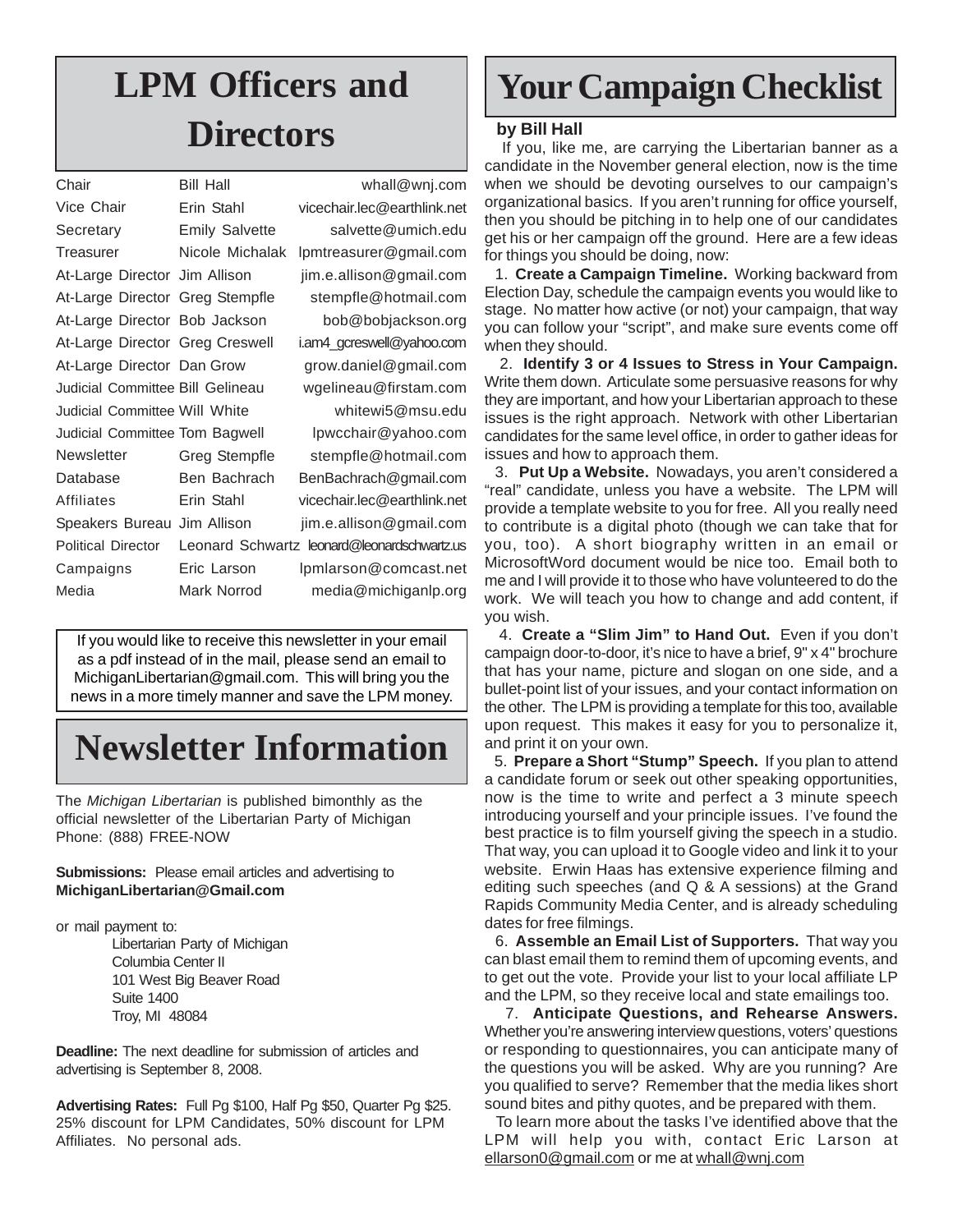### **Libertarian Party of Michigan Candidates for Office**

MSU Trustee David Brown U-M Board of Regents Eric Larson U-M Board of Regents Kerry Morgan Tom Hren US Senate Michigan Supreme Court State Board of Education State Board of Education WSU Board of Governors WSU Board of Governors MSU Trustee Congress #1 Congress #2 Congress #3 Congress #4 Congress #5 Congress #6 Congress #7 Congress #8 Congress #9 Congress #10 Congress #11 Congress #12 Congress #13 Congress #14 Congress #15 State House #3 State House #8 State House #22 State House #25 State House #26 State House #27 State House #31 State House #32 State House #39 State House #40 State House #42 State House #47 State House #52 State House #54 State House #66 State House #67 State House #72 State House #73 State House #74 State House #75 State House #76 State House #77 State House #86 State House #87 State House #89 State House #93 State House #99 State House #100 State House #102

Scotty Boman Robert Roddis Bill Hall Jeff Steinport Daniel Keizer Nicole Michalak Joseph Rosenquist Dan Grow Dan Johnson Erwin Haas Allitta Hren Leonard Schwartz Greg Merle Ken Proctor Will Tyler White Adam Goodman Neil Kiernan Stephenson John Tatar John Vico Greg Creswell Rick Secula Greg Stempfle Tim Beck Thomas Jones Dennis Schlemmer James Allison James Young Johnny Skosnik James Miller Joseph Zemens Jerry Plas Larry Ross Dan Flamand Rodger Young John Boyle David Raaflaub Todd Richardson Vince Dragonetti William Wenzel Larry Orcutt Tracey McLaughlin Mark Simonait Matthew Friar Mike Orcutt Bill Wenzel Joseph Gillotte Terry Ashcraft Darryl Schmitz Devon Smith Nathaniel Hren

State House #104 State House #105 State House #106 Ann Arbor City Mayor Augusta Township Trustee Canton Township Trustee Cass County Sheriff Commerce Township Trustee Gaines Township Supervisor Kent County Clerk Kent County Comm. #5 Kent County Sheriff Kent County Treasurer Lake Michigan College Board of Trustees Macomb County Comm. #21 Macomb County Comm. #23 Macomb County Comm. #24 Macomb County Comm. #25 Macomb County Comm. #6 Midland County Clerk Monroe County Sheriff Oakland County Comm. #15 Oakland County Comm. #16 Oakland County Comm. #18 Richland Township Treasurer Riga Township Supervisor Sylvan Township Trustee Washtenaw County Comm. #3 Wayne County Comm. #1 Ypsilanti Township Parks Comm. Ypsilanti Township Parks Comm.

Dan McDougall Greg Dean Scott Alexander Eric Plourde Krista Goodwin Charles Page Bill Parker Nathan Allen Jamie Lewis Bill Gelineau Marcy Larson John Stedman Steve Nickelson Jason Gatties

John Bonnell Erin Stahl Keith Edwards Lauren Zemens Mike Brylewski Carolyn Langlois Justin Yeary Carol Grant Richard Gach Bruce Hoepner Justin Headworth James Kimmelman James Hudler Howard Merritt Tom Clark Tom Bagwell Larry Johnson



*Twenty six activists from Michigan made the trip to Denver over Memorial Day weekend for the Libertarian Party National Convention. Delegates adopted a new platform and chose our Presidential and VP Nominees.*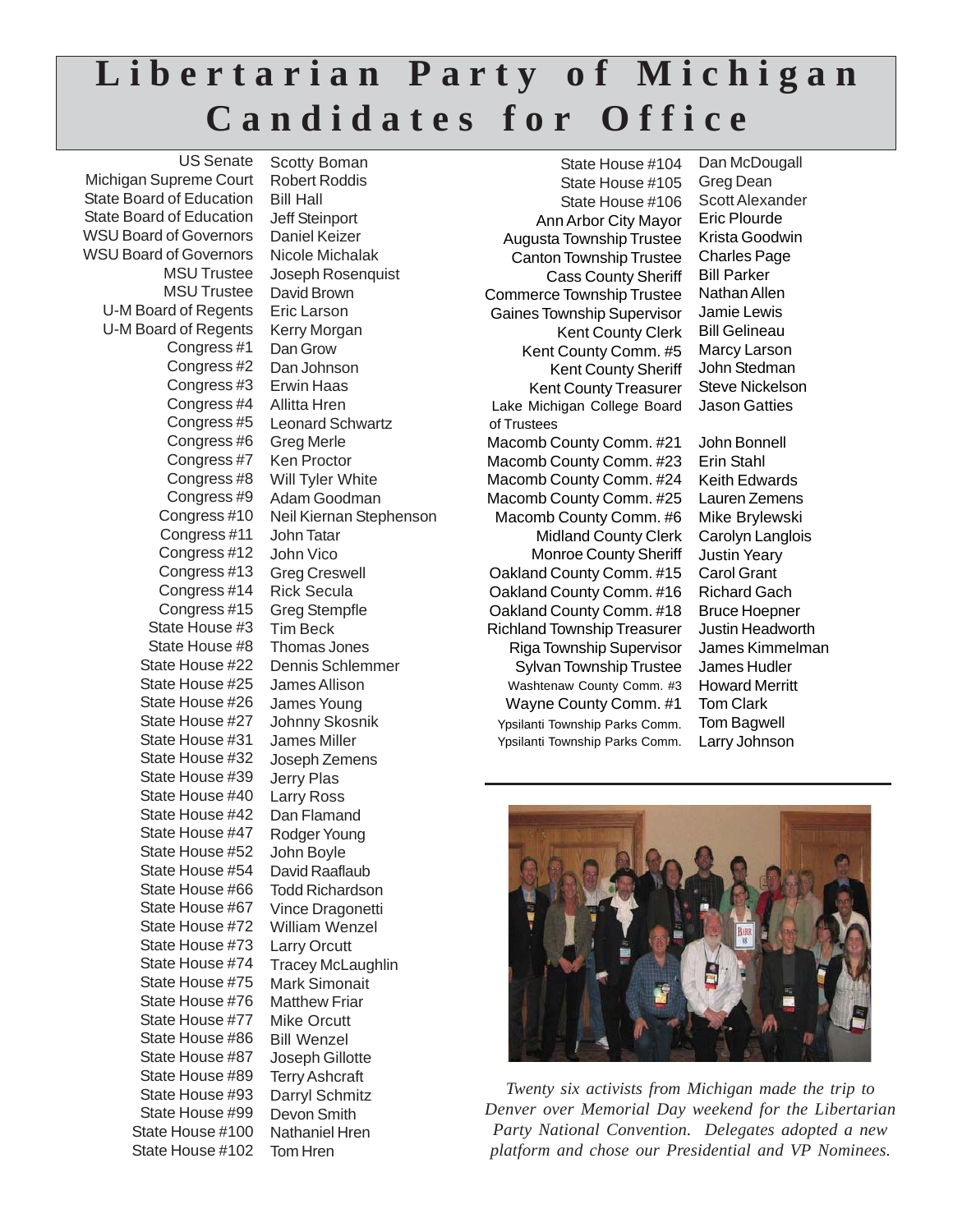# **State Convention Minutes**

 The 2008 Libertarian Party of Michigan nominating convention was held on Saturday, June 7, 2008 at the Best Western-International Gateway hotel, 9191 Wickham Rd., Romulus, Michigan. The convention was called to order at 9:07 a.m. by State Chair Bill Hall. Secretary Emily Salvette reported from the credentials committee that 33 delegates were registered as of 9 a.m. The convention agenda was approved without objection. Hall announced the hospitality suite in room 2001, sponsored by Wayne County LP, would be open and available for paperwork after lunch.

#### **OFFICER/COMMITTEE REPORTS**

#### **Chairman Report – Bill Hall**

Political Highlights

- 2007 Election victories of Owen, LeCureaux, Eisenbacher and Byrne
- Primary voter list lawsuit victory
- Ron Paul Revolution
- Libertarian outreach/media impact
- National convention, where we had 26 delegates
- Organizational Highlights
- Maintained member services
- Put financial house in order
- Transitioned website
- Broadened membership by including national sustaining members
- Region 3 convention
- Vigorous candidate recruitment
- More candidate support, especially the March candidate conference

Political Vision for the Future

- The LP is the only real choice for opposing the old parties
- Holder of political balance of power
- Competitive for local offices
- Greater media profile
- Organizational Vision for the Future
- Expanded candidate support
- Expanded volunteer support
- Added e-mail announcement capability

• Larry Ross said he had Ron Paul's MI e-mail list available. Hall asked people to send such e-mail addresses to Jim Allison for inclusion on our announce list.

- Focus on fundraising
- Maintain member services

#### **Vice Chair Report – Erin Stahl**

Erin talked about our new administrative services package from HQ/Regus . The package features calls answered by a receptionist during business hours, call and mail forwarding, and the use of 16 hours of office space in its Troy office building or at other sites around the state.

#### **Treasurer's Report – Nicole Michalak**

 Nicole displayed the current financials to the group on a large screen. Highlights from the year include a \$150/month cost savings due to closing the Lansing office and working through HQ/Regus, a new purchase order system instituted,

and that the LEC gets the budget every month to aid in accurate financial planning. She pointed out that we need to do fundraising. Larry Ross graciously offered to help raise money for the LPM at a fundraiser he's having next Saturday in Orchard Lake. After a complaint from Will White, Nicole agreed to print hard copies of the report and make it available to the membership.

 The Chair introduced Austin Petersen, Volunteer Coordinator from Libertarian Party national headquarters, who will be the luncheon speaker, and Bob Jackson, former LP presidential candidate and the new Region 3 Alternate to the Libertarian National Committee. He also welcomed people who were attending their first Libertarian state convention.

#### **Newsletter – Greg Stempfle**

 Greg noted that the newsletter is the largest item in our \$35,000 budget; he asked people to sign up to receive a .pdf file of the newsletter on line as this would be a cost savings to the party. He is scanning all past issues of the *Michigan Libertarian* so we have a complete electronic archive of our newsletters.

#### **PLATFORM DELIBERATIONS**

 Greg Stempfle, chair of the platform committee, presided over the platform debate. The platform committee also included Larry Johnson, Jim Dondero and Jim Allison.

The committee moved three recommended changes to the platform.

#1) Because it conflicts with a later statement in the platform, strike the second sentence in Section IV (Public Safety), plank 2, so the revised plank becomes: *State prison facilities should be used only for the incarceration of individuals who have proven themselves a threat to others.*

#### Passed

#2) Replace the masculine pronoun "himself" with "oneself" in Section I (State Government) plank 2, and replace "gun" with "firearm or other means of self defense" for broader coverage. Several people were concerned that the plank left room to misconstrue the right to bear arms as a collective right rather than an individual one. After discussion, Scott Boman moved to amend the motion by changing the first sentence to "Individuals have the right to defend themselves and others." Passed. Will White objected to the use of the word "means." He moved to amend the proposed final sentence to "firearms or other weapons." Failed. Tom Bagwell moved to replace "citizen" with "person" since the right to defend oneself applies to anyone whether they are a US citizen or not. Passed. After amendments, the final wording of the plank became:

*Individuals have the right to defend themselves and others. Article 1, Section 6 of the Michigan Constitution states: "Every person has a right to keep and bear arms for the defense of himself and the state." We oppose any law that dilutes the right of a law-abiding person to own a firearm or other means of self defense.*

Passed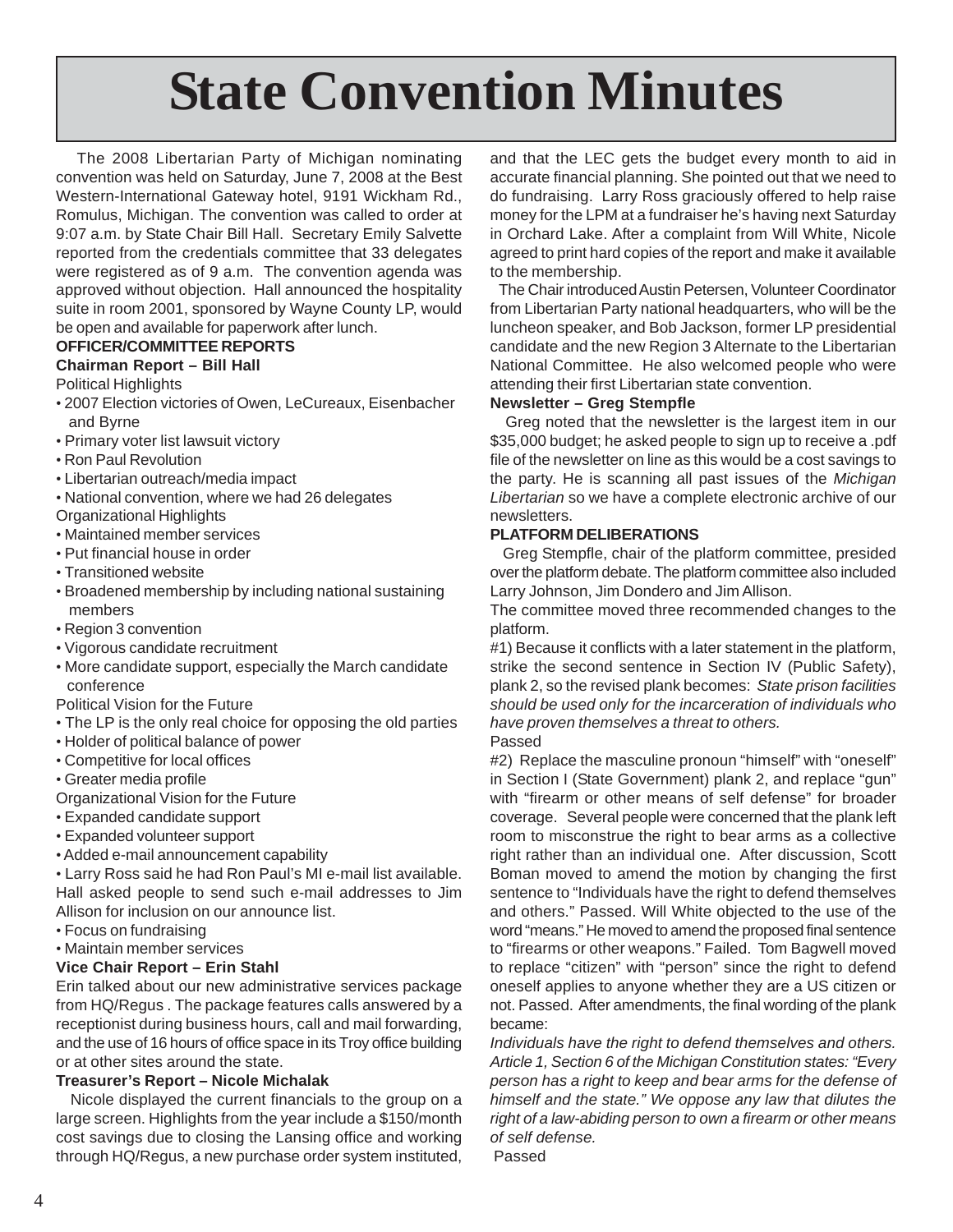#3) To emphasize the role of individual rights and responsibilities in a free society, change the first sentence of the Preamble to *Libertarians seek a society based on personal liberty and responsibility*—some unknown person (?) moved to amend by adding another "personal" before "responsibility." Failed. After a parliamentary clarification that platform changes require the approval of 2/3rds of those voting, the chair ruled the main motion passed.

#### **CANDIDATE NOMINATIONS**

 The secretary reported from the credentials committee that 53 delegates were registered as of 10:30 a.m.

Chair Hall presented a list of presidential electors he had compiled (see attached). Jason Seagraves volunteered to serve in the 5<sup>th</sup> Congressional district to fill an opening. Bill will submit this list to the secretary of state on Monday, June 9.

Candidate coordinator Eric Larson presided over the election of candidates for public office.

 Nominations for US Senate were opened. Leonard Schwartz nominated himself. Jason Seagraves nominated Scott Boman. After speeches, the convention balloted. Results (49 ballots cast): Boman-37, Schwartz-12, NOTA-0

 Larson read the list of candidates for Congress (see attached candidate list) approved by the Congressional district caucuses, which was discussed and completed without objection. [Mike Murray later withdrew as 7<sup>th</sup> District nominee and the 7<sup>th</sup> District Caucus chose Ken Proctor as his replacement.]

 Other state-wide office nominations ensued and were nominated by acclamation:

Michigan Supreme Court – Robert Roddis

State Board of Education – Bill Hall and Jeff Steinport

MSU Board of Trustees – David Brown and Joseph Rosenquist Wayne State University Governors – Daniel Keizer and Nicole Michalak

 Three people were nominated for University of Michigan Board of Regents: Kerry Morgan, Eric Larson, and David Raaflaub. After speeches from the candidates, the convention balloted. Results (43 ballots cast): Morgan – 36, Larson – 40, Raaflaub – 6, NOTA – 0.

 The convention then broke into affiliate caucuses to nominate those offices within an affiliate (see attached candidate list). After caucusing, the convention recessed for lunch with speaker Austin Petersen, who talked about volunteer recruitment. After lunch, raffle prizes were distributed and announcements made.

 Upon reconvening the convention, without objection the chair dispensed with the report from the national convention and asked affiliate caucuses to report their results. The total number of Libertarian candidates in the November 4, 2008 general election will be 87.

#### **AFFILIATE REPORTS**

 Vice Chair Erin Stahl asked each affiliate leader to come up and give a report. She also handed out affiliate binders to them.

Reporting were:

West Michigan – Bill Gelineau Wayne County – Greg Stempfle Oakland County – Bruce Hoepner Southwest Michigan – Daniel Grow Mark Owen talked about the dormant Owosso affiliate and discussed his service on Owosso City Council.

Macomb – Jim Allison

Washtenaw – Tom Bagwell

Capital Area – Will White

#### **ELECTION OF NEW OFFICERS**

 The secretary reported from the credentials committee that 56 delegates were registered as of 2:45 p.m. Nominations were opened for the Libertarian Executive Committee. State Chair

Bill Gelineau nominated Bill Hall and Scott Boman nominated Will White. After speeches the convention balloted. Results (49 ballots cast) Hall-40, White-8, NOTA – 1

#### State Vice Chair

Nathan Allen nominated Erin Stahl and Scott Boman nominated Will White. After speeches the convention balloted. Results (48 ballots cast): Stahl  $-42$ , White  $-6$ , NOTA-0 **Secretary** 

David Raaflaub nominated Emily Salvette. Bill Gelineau moved to elect by acclamation. Passed.

**Treasurer** 

Jim Allison nominated Nicole Michalak. Bill Gelineau moved to elect by acclamation. Passed.

Nominations were opened for five (5) At-Large Directors.

Jason Gatties nominated Daniel Grow

Bill Gelineau nominated Jim Dondero

Mark Owen nominated Will White

Nicole Michalak nominated Jim Allison

Eric Larson nominated Devon Smith

Emily Salvette nominated Bob Jackson

Erin Stahl nominated Greg Stempfle

Greg Stempfle nominated Neil Stephenson

Will White nominated Tom Bagwell

Scott Boman nominated Gregory Creswell

 Nominations were closed and the nominators spoke on behalf of their candidates. Greg Stempfle moved to allow the candidates themselves to speak for one minute. Failed. Results (with 48 ballots cast, 25 votes required to win; first

five names were elected):

Stempfle – 37 Jackson – 36 Allison – 29 Creswell - 29  $Grow - 29$ White  $-24$ Dondero – 20 Stephenson – 15 Bagwell – 9  $Smith - 4$  $NOTA - 0$ 



Nominations were opened for three (3) Judicial Committee members. Leonard Schwartz nominated Will White, Scott Boman nominated Tom Bagwell, and Greg Stempfle nominated Bill Gelineau. David Raaflaub moved to elect by acclamation. Passed.

The convention was adjourned at 3:52 p.m. Emily Salvette, Secretary Libertarian Party of Michigan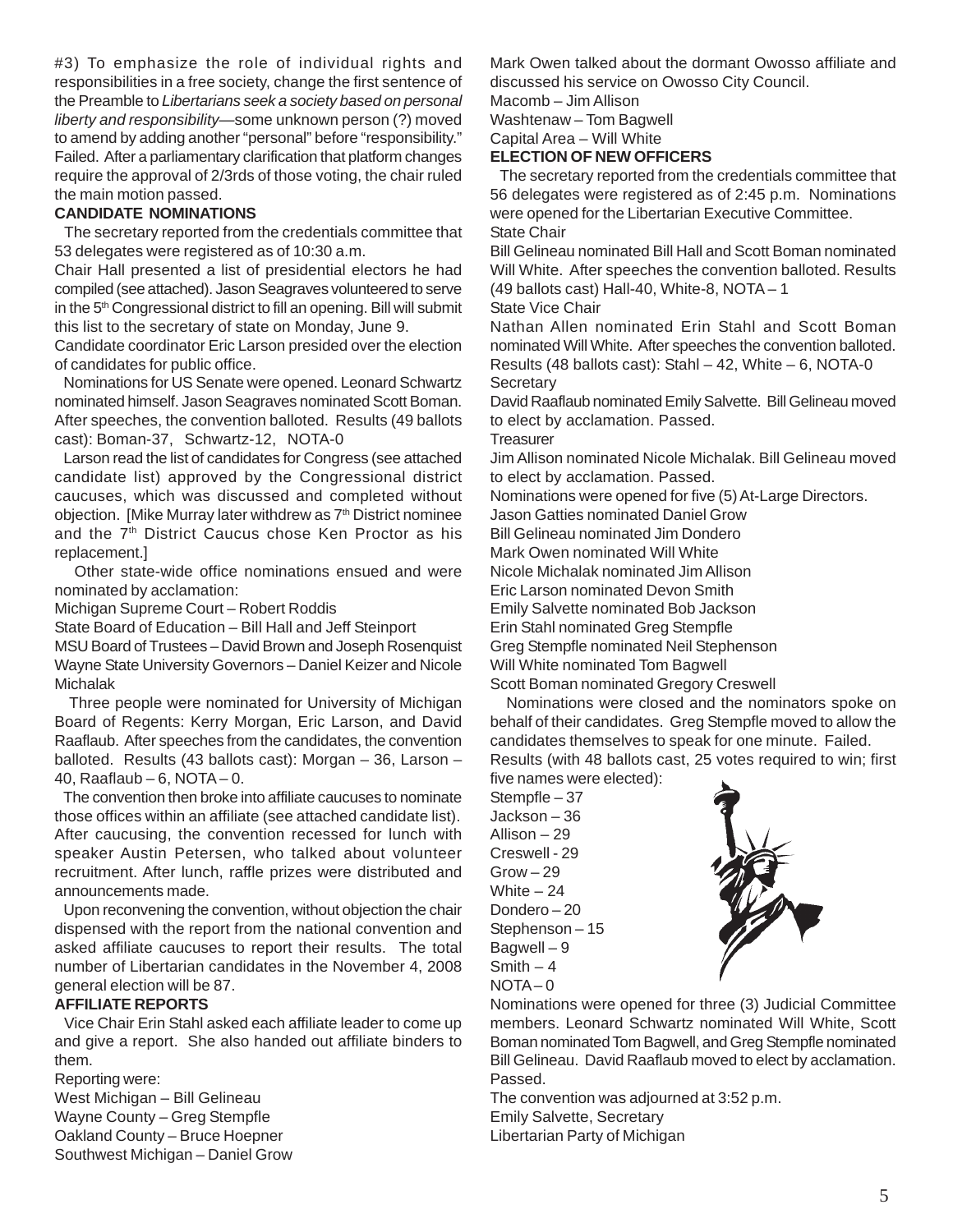# **LPM Opens "Virtual" Office**

#### **by Erin Stahl**

 The Libertarian Party of Michigan has a fabulous new office in the prestigious city of Troy in Oakland County, in Metro Detroit.

 There was an Open House Reception held Friday, July 11, 2008 to see our new facilities in the 14-story Columbia Center building. The reception was held for two hours before the second meeting of the newly elected Libertarian Executive Committee (LEC). Tours were given of the professional and impressive facilities; meeting rooms, receptionist area, business center, and the business lounge. All of which are shared with 50 other companies.



*The LEC meets on July 11 to discuss party busniess at the new headquarters in Troy.*

 At the new facility, during business hours a receptionist answers our 888-FREE-NOW number with the professional greeting, "Libertarian Party of Michigan, this is [Beth] how may I help you?" This greeting is possible with technology that pops up our account on the receptionist's computer, to personalize the greeting for each client. The person calling is then either put to our voicemail or directed to either the cell phone of our Chair Bill Hall or Vice Chair Erin Stahl. Just recently we had the Editor from the Marshall Chronicle call trying to contact Libertarian candidate Ken Proctor. Because of our new office and receptionist, we were able to resolve the issue within minutes and have Mr. Proctor be in the newspaper along with the Republican and Democrats.

 Not only are we able to handle phone inquiries in an expedited fashion, but we are now able to appear as if we have a full staff—something the LPM has always wanted to do. And because we share our facilities and overhead costs with 50 other companies, for only \$175.00 per month, we are able to save money and have more services than we had at our Lansing office

 You may have heard that our new office is a "Virtual Office". All that means is that we have not rented out

specific office space within the Columbia Center building. Our contract includes 16 hours a month of office use, where we schedule one of the available furnished offices when we need it. In other words, not only do we share facilities, receptionist, and the business center, we also share a certain block of offices with other clients who have also chosen the "Virtual Office" package. Of course if we ever decide to rent out an office on a permanent basis that option is always available to us, at a price of course.

 Usually every year there is discussion by the Libertarian Executive Committee (LEC) about the renewal of the LPM office lease. When the idea of having a "virtual office" was brought up for discussion by Treasurer Nicole Michalak and At-Large Director Jim Allison, the LEC was skeptical but intrigued by the idea. The LEC had no idea what a "virtual office" was but there were so many benefits to us as a party, including financial, that we continued to look at it as an option. Vice Chair Erin Stahl researched and compared about five Virtual Office companies and recommended www.Regus.com to the LEC. The decision to move out of our Lansing office was made in October 2007 and the Troy location was chosen in March 2008.

 After our first meeting at our new office in Troy, we know that it was the right direction to take and relocate. We know that the Capital Area Libertarians will represent us and be our presence in Lansing. We thank them and Will White for faithfully maintaining our Lansing office over the years and we thank John Addiss who gave us a tremendous deal year after year on our rent payment in Lansing.

 You can join us in Troy for the next LEC meeting, which will be a conference call. Sunday, August 10, 2008 4:00pm-6:00pm



*The new LPM office is on the 14th floor of the Columbia Center II in Troy*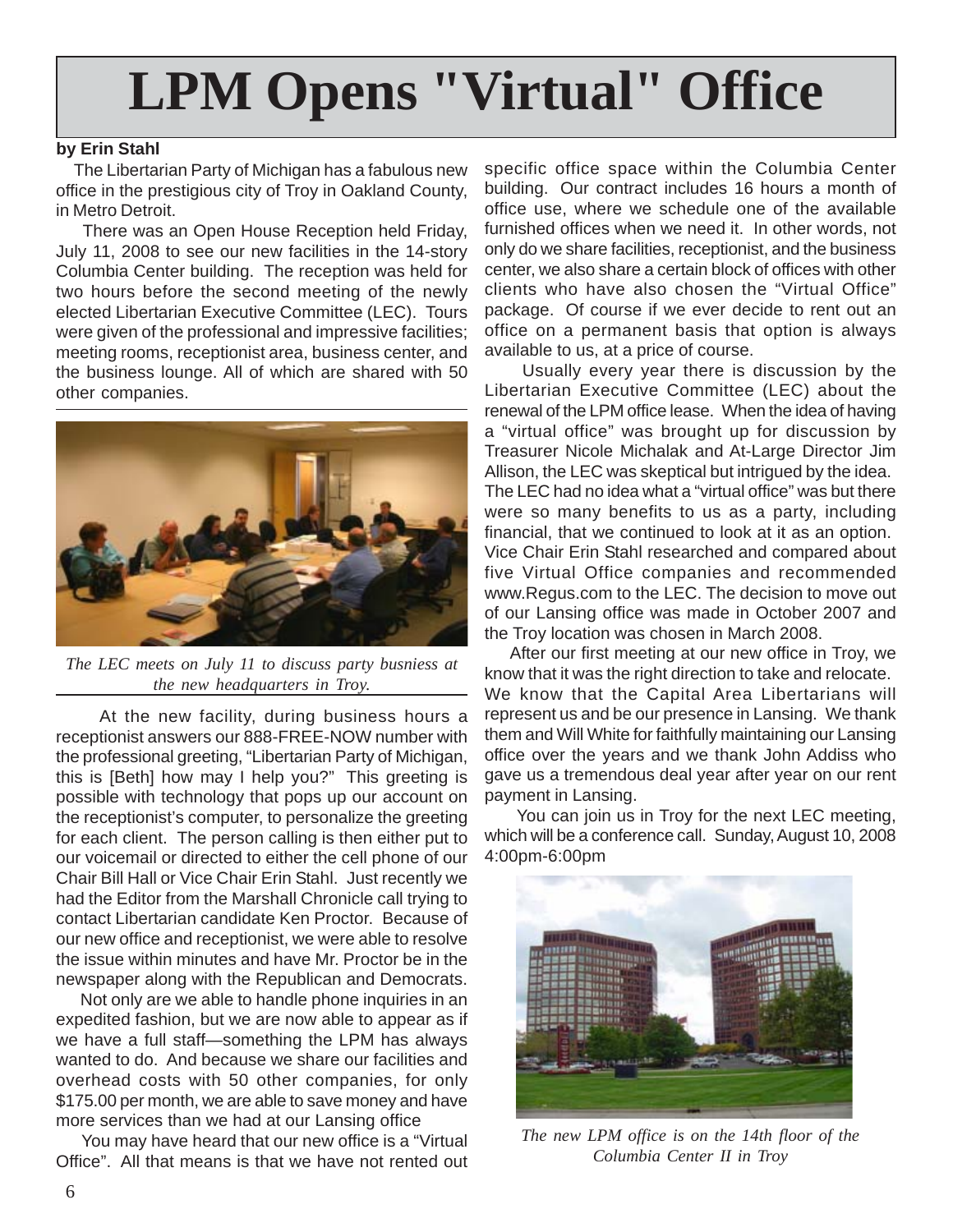# **Candidate Events and News**

### **Upcoming Events**

#### **August 7, 2008**

Bob Barr "meet and greet" Franklin Hills Country Club \*\*more events to be announced\*\*\*

#### **August 10, 2008**

LEC Meeting (teleconference call) 4:00-6:00 101 West Big Beaver Road, Suite 1400, Troy, MI

**November 4, 2008** General Election

### **LPM Online is Changing**

 The last edition of the weekly LPM Online newsletter was sent out in early July after 10 years in operation. We are starting a new monthly newsletter that we hope will be informative and timely, but not repetitive. We will also begin to e-mail special announcements and alerts on an as-needed basis, so watch your in box for important notices from the LPM.

 Please send articles and calendar items for the monthly online newsletter to LPM Secretary Emily Salvette at salvette@umich.edu by the 25th of each month. The newsletter will be posted on the 1st of every month.

We are currently assembling a mailing list for this newsletter from the names currently subscribed to LPM Online. If you or your activists want to make sure you're on that mailing list, please send an excel spreadsheet with the email addresses you would like added, or for individual requests, an email with the word "subscribe" in the subject line, to VoteBillHall@aol.com

#### **Ann Arbor**



*Scotty Boman and Cal Matle operate an outreach booth at the Ann Arbor Art Fair*

### **Boman Hits Campaign Trail**

#### **by Dana Hadrill**

 Scott Boman will challenge Democratic incumbent Carl Levin and Republican Jack Hoogendyk for United States Senate on the Michigan general ballot this November after he received the nomination of the state Libertarian Party at its June 7 convention.

 Learning from tactics innovated during the "Ron Paul rEVOLution," the Boman campaign utilizes grassroots enthusiasm and the Internet, in addition to traditional methods, to mobilize voters this November. Boman credits his ability "to recruit significant support primarily from non-Libertarians" to his involvement with grassroots activism.

 During Congressman Ron Paul's presidential campaign, Boman delivered campaign literature door-to-door with fellow Metro Detroit Campaign for Liberty (M.D.C.L.) volunteers. He was a featured speaker at their June 29 Freedom Conference and Family Picnic held in Ferndale's Martin Park.

 The M.D.C.L. is one of many similar groups across the country organized completely online though Meetup.com, a site that facilitates networking based on common interests. The Internet pays. Boman08.com features a counter to display donation totals reminiscent of an application on RonPaul2008.com that tracked the success of organized, mass donations called "money bombs."

 "It's the best Web site of any of the Michigan candidates for U.S. Senate. I am the only Libertarian candidate in Michigan to raise his first \$2,500 exclusively by using the Internet," he attests. The campaign also utilizes direct mail funding to raise \$10,000 by July 31. Boman plans to "hit the airwaves" with ads that espouse a "non-interventionist foreign policy, an end to the Federal Reserve System and the income tax, and restoration of the Constitution."

 Locally, Boman campaigned at the June 28 Shields Lions Club Parade with the Tri-City L.P. near Saginaw. Afterward, Michael Weinheimer interviewed Boman on his Vortex of Freedom radio show. He recently canvassed at the Ann Arbor Art Fair on July 19 while volunteering at the Libertarian Booth, which the L.P. of Washtenaw County sponsored.

 The campaign went nation-wide July 12 at the Revolution March in Washington, D.C., at which Ron Paul was the keynote speaker. Boman distributed pamphlets and connected with fellow marchers at the rally who came to hear speeches by: Iraq War veteran Adam Kokesh; Constitution Party presidential candidate Chuck Baldwin; and, Michael Scheuer, who served as former Chief of the C.I.A. Counterterrorist Center.

 Boman will aggressively confront his opponent on civil liberties and foreign policy as the general election nears. Levin's support for the Real I.D. Act (H.R. 418), Defense of Marriage Act (H.R. 3396), PATRIOT Act of 2001 (H.R. 3162) and the War on Drugs will be heavily targeted.

 "Many Democrats, for whom the war and privacy are hotbutton issues, may chose me over Levin if they knew more about his voting record," says Boman, "Chipping away at his base may at least influence him to take our civil liberty concerns more seriously."